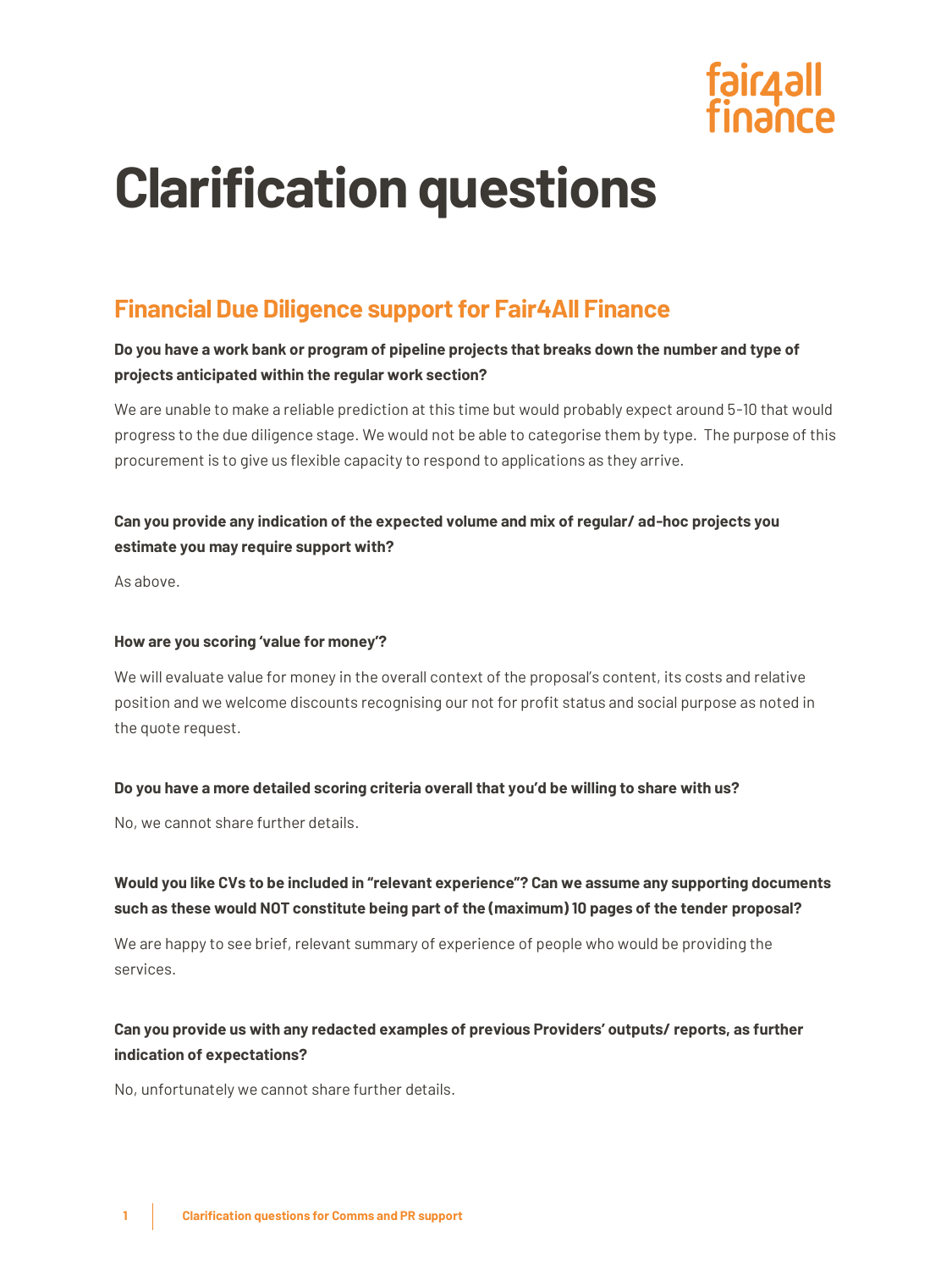

**Can you provide us with examples of what a typical investment/loan looks like (redacted specimen documents would be helpful or alternatively a summary of the main terms and conditions of a typical loan and investment)?**

No, unfortunately we cannot share further details.

## **Can we build in flexibility to the reporting scope and quoted fees per project, for instance to cater for specific circumstances such as if there is a group/ more than 1 entity that needs reviewing, or should we base our assumptions entirely around the review period length?**

As set out in the document, for requirements 1 – 2 supporting our regular due diligence please provide a fixed price quote per organisation reviewed. For requirements 3 – 7 the ad hoc tasks we require day rate pricing.

## **Can you provide us with an overview of what your processes in Financial Due Diligence and lending look like currently? Do you have example information request lists, for example? What are the typical timescales from start to finish and how do you expect to project manage each proposition?**

The 'Regular Tasks' section sets out our high level assumptions and we are open to discussion or alternative suggestions about the assumptions included in the low, medium and high intensity options. A Fair4All team member will lead and project manage the engagement. Timescales will be dictated by individual circumstances. We are not a lender. The lenders we work with have very varied processes between them.

#### **How would we be interfacing with you?**

• **Would we be running the projects assigned to us in the same way we would with our own clients, dealing directly with the Target businesses under consideration, and then feeding our work outputs back into your teams/ reporting to you as if you are the client or would we be assigned discreet parts of projects and typically be expected to be working alongside/ as part of your teams?**

We would expect your team to work as part of the Fair4All team.

### • **Who will be relying on our report outputs and therefore who will be party to our engagement letter?**

Your reports/outputs will be provided to the Fair4All team, which will use the information in its decision making and engagement with its potential investees. The contract for services we have issued with this quote is the way in which we will contract.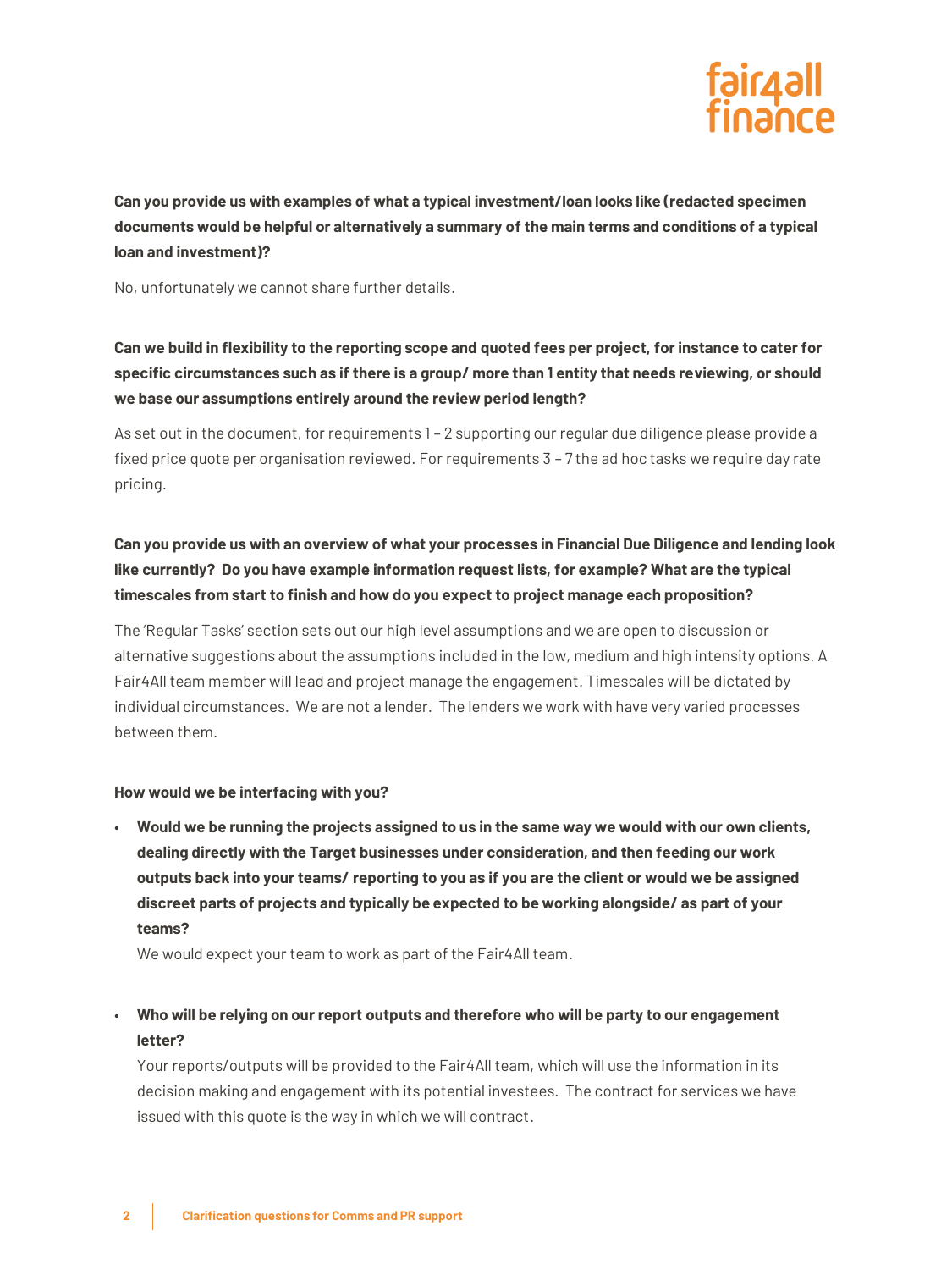

• **Do you anticipate us needing to enter into different engagement terms with you per project/ review assignment, or would there purely be the single contract for services between us (the draft for which has been provided already)?**

We expect to sign a single contract with you if you are a chosen firm as per the contract template and as explained in the quote request 'Contracting will be done using the contract for services issued alongside this quote request and each additional ad hoc/regular scope will constitute a schedule to that contract'.

• **Will we need to undertake required KYC/ Anti-Money Laundering Regulation identity and other checks for each Target entity being appraised?**

We do not expect this to be necessary.

• **Are you wanting a single point of contact from our side through which all work is run and managed, or are you willing to have more than one to allow cover for absence periods/ peaks in workload?**

You are free to structure the engagement as you see most efficient – the specifics on this are included in our appropriate resourcing criteria.

• **How would we be notified of new projects and if you are working with more than one supplier, how is work expected to be distributed?**

If we have more than one supplier, we expect to distribute work assignments according to our judgement on what the best match is in terms of experience and skill and available capacity. As explained in the quote request 'Contracting will be done using the contract for services issued alongside this quote request and each additional ad hoc/regular scope will constitute a schedule to that contract'.

#### **Will there be any ongoing requirement for monitoring of investee/ borrower companies?**

No, we do not expect this to be part of the quote request.

## **Could you please clarify the numbered requirements that are referred to in the document? We note that there is reference to requirements 1-2 and 3-7 at points in the document, please could clarify which these are referring to?**

Thank you for raising this and our apologies for the error – the Regular tasks are 1 – 2 and the Ad hoc tasks are 3 – 7 as set out in pages 3 and 4-5 respectively. A formatting error when the quote request was converted to PDF resulted in the numbers being changed. Apologies for the confusion – we have uploaded a revised quote request with this corrected.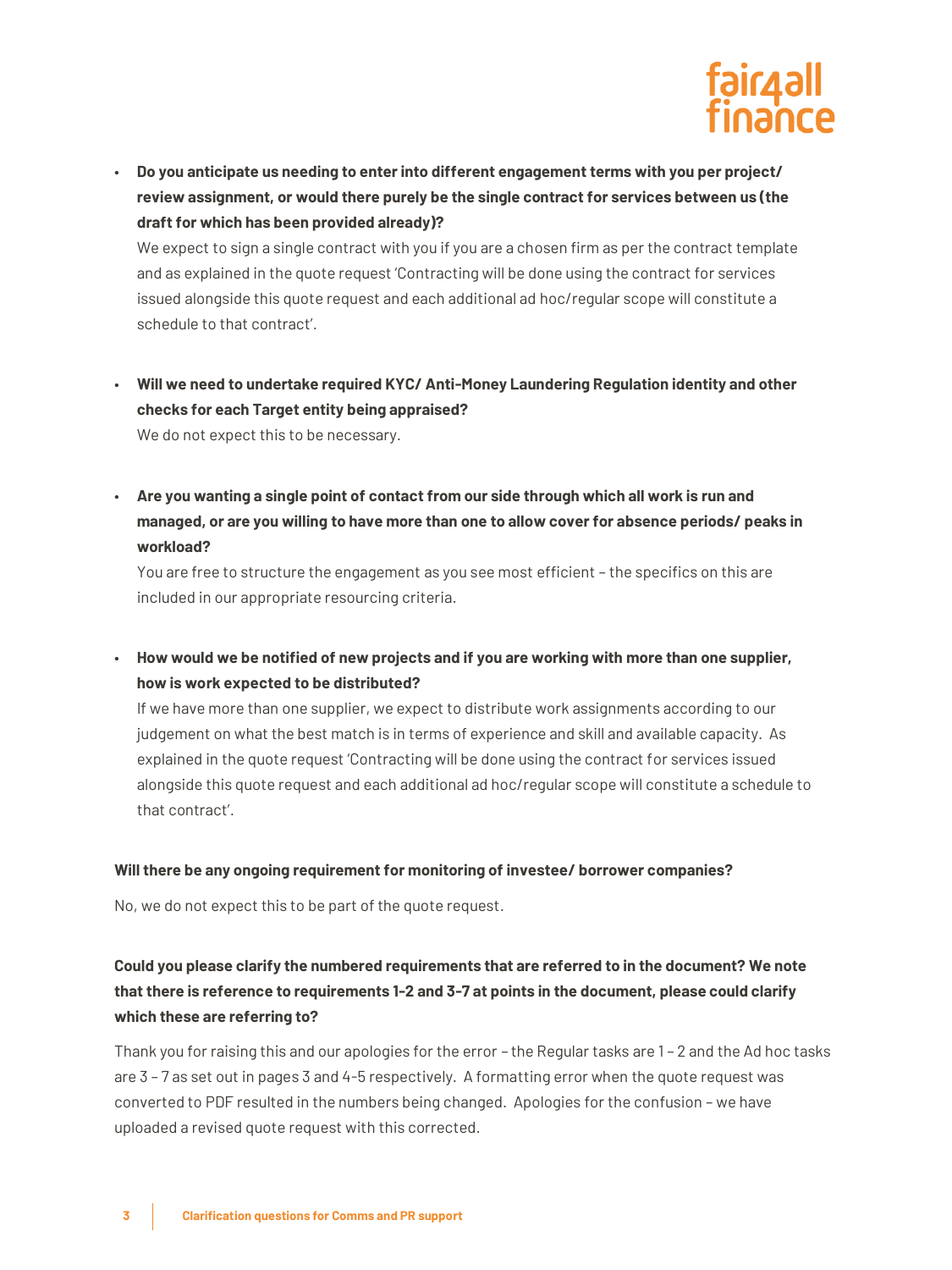

#### **Please could you give examples of the types of companies that the technology fund expects to invest in?**

We've earmarked £5m to invest in the core loan management systems and other market transformational technologies used by community finance providers to stimulate a vibrant, competitive market of suppliers. We're engaging with existing suppliers and are open to expressions of interest throughout the year. And we are collaborating with suppliers of technology to the community finance sector even where investment is not required. Find out more by watching our [launch webinar](https://www.youtube.com/watch?v=j57W75NTICs) or viewing the **[accompanying](https://fair4allfinance.org.uk/wp-content/uploads/2022/05/220228-Technology-Investments-Launch-Webinar.pdf)  [slides](https://fair4allfinance.org.uk/wp-content/uploads/2022/05/220228-Technology-Investments-Launch-Webinar.pdf)**.

## **There is also reference to "other funds" on page 3. What sort of investments would be covered by these funds?**

Other funds we might set up could be similar to our existing Scale Up fund, which is aimed at helping Credit Unions and Community Finance Development Institutions to grow their capacity and scale or the COVID-19 fund, which aimed to support these types of organisations financially with grant funding to help them overcome the impact of COVID on their operations.

#### **Do you have a view of the expected size of each investments or average revenues, ebitda/PBT, headcount of the typical Target entities?**

The expected size of investee companies can vary from early stage to more established operations but generally they would be seen as small or medium-sized enterprises.

#### **Do you have any insight into anticipated volume of deals expected in the 18-month period and how many low/medium/high due diligence exercises are expected?**

We are unable to make a reliable prediction at this time but would probably expect around 5-10 that would progress to the due diligence stage.

### **Is there any guidance on how often the ad hoc requirements and deliverables would be required (perhaps on past experience, e.g. 1 in 5 deals)?**

As above, we are unable to make a reliable prediction at this time but would probably expect around 2-3 in 5.

**You have asked for scoring on key ratios and have given examples of those you will expect to see. If you have any specific definitions of what you wish to see included in the make up of those ratios it would be helpful to set them out, particularly those ratios that include capital.**

We are flexible in our approach. Whilst some of the ratios are quite straightforward, we are open to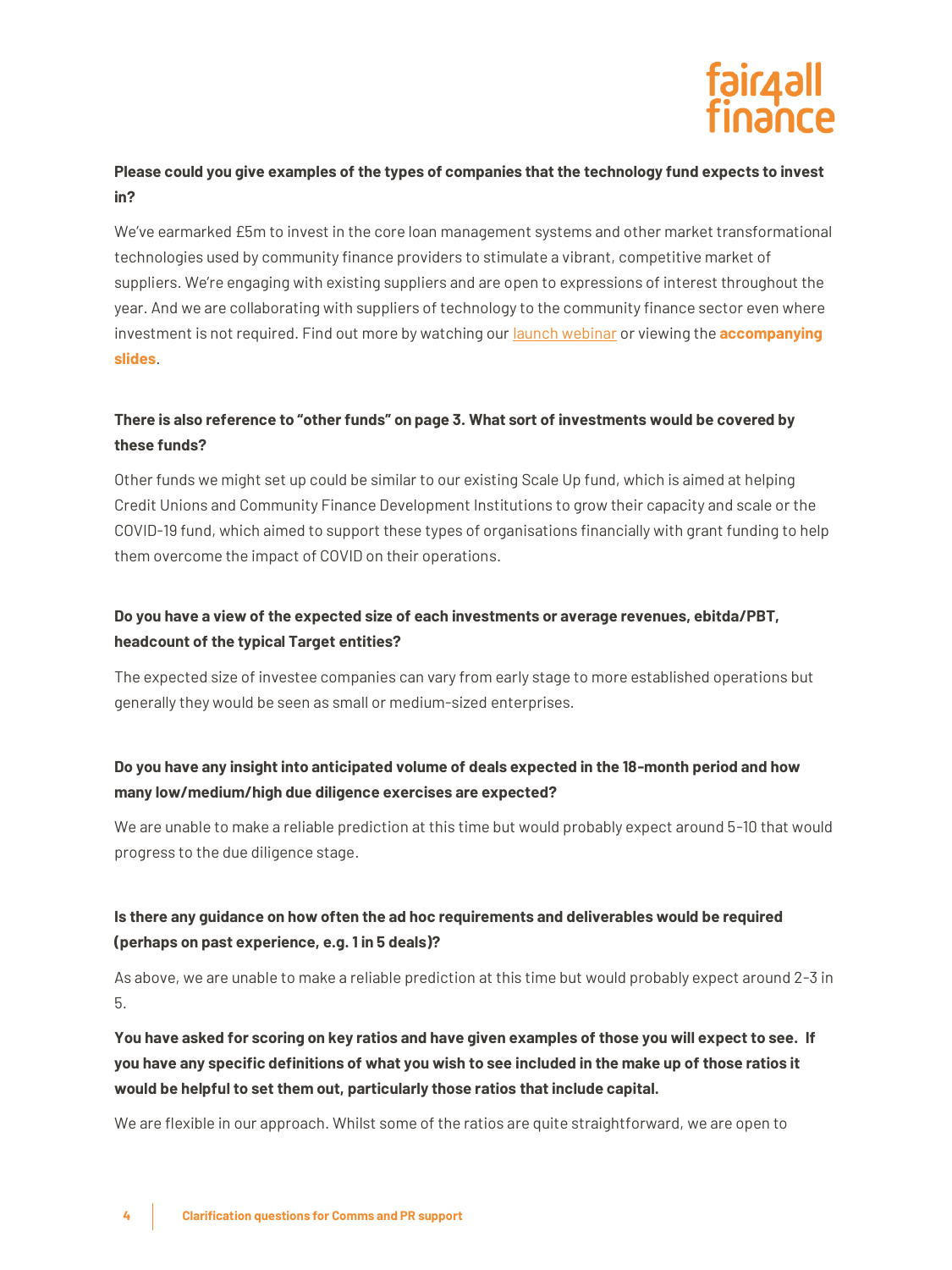

explore these and others in detail and clarify/agree with our chosen partners.

## **A viability review will require an analysis and assessment of more than the financials and will need to include consideration of commercial, organisational and technical matters. Is it envisaged that this aspect will involve a team consisting of more than one consultant?**

For this aspect (no.4 under 'Ad hoc requirements and deliverables'), we expect our chosen partners to work alongside the Fair4All team, providing evaluations and support on the viability of a company.

## **You make reference to previous due diligence reports for assessment of Covid Resilience funding (low intensity) and the Affordable Credit Score Scale Up Programme (high intensity). Were there templates for these reports that you will wish to be used for these assessments?**

We are focused more on the output and quality of the due diligence information than specific formats. Our teams do use a general approach of identifying key points, strengths and concerns and we will work with our chosen partner to cover the material aspects.

## **Are you able to provide any indication of the number of expected assignments over the period of the contract?**

We are unable to make a reliable prediction at this time but would probably expect around 5-10 that would progress to the due diligence stage.

### **on Page 6 of the Financial Due Diligence Quote Request document under 'Budget and Pricing' the value listed is '£210,00' is the value £210,000 or £210.00 per day?**

Apologies, we had a typo in the quote request published originally. This has now been amended and the correct full contract value is £210,000 including VAT and expenses.

#### **Also, just some clarity on what are acceptable expenses?**

We would expect expenses to cover ancillary activities such as travel or subsistence

#### **Lastly, whether this mostly a virtual or in person tender?**

In terms of the quote request evaluation, we might conduct interviews as outlined in the document; these might be virtual or in person. In terms of the due diligence work, depending on circumstances, this can also be either virtual or in person or a combination of both.